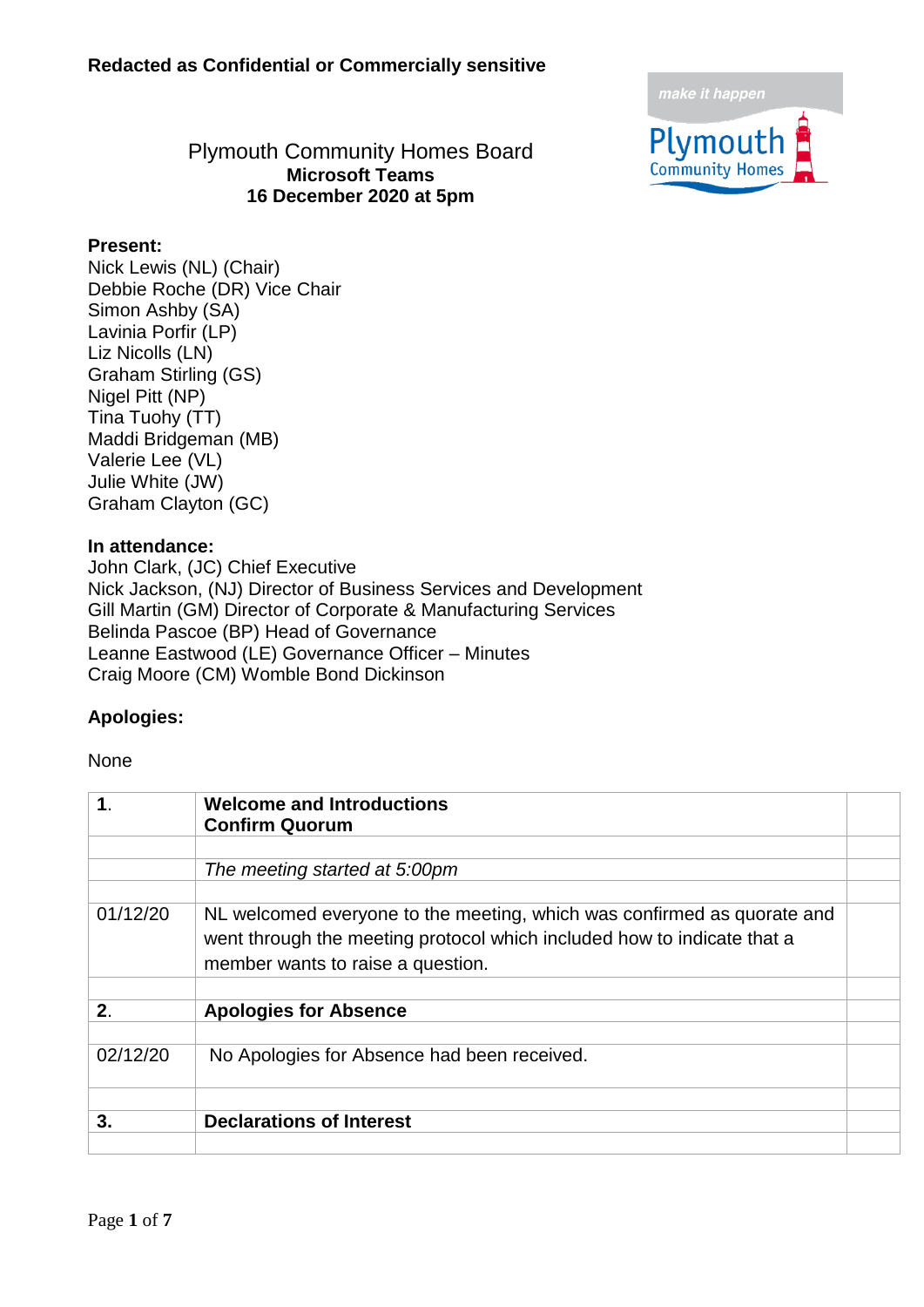| 03/12/20       | The guidance on declaring an interest was noted. GS, MB, SA and NJ<br>declared an interest, as Board members of Plymouth Community Homes<br>Manufacturing Services Ltd, in the agenda item on Manufacturing (item 11)                                                                                                                                                                                                                                                                                                                                                          |  |
|----------------|--------------------------------------------------------------------------------------------------------------------------------------------------------------------------------------------------------------------------------------------------------------------------------------------------------------------------------------------------------------------------------------------------------------------------------------------------------------------------------------------------------------------------------------------------------------------------------|--|
|                | The paper being presented was an update on the decision already taken by<br>the PCH Board on the 19 May 2020 and therefore it was not felt that the<br>PCHMS Board members being in attendance would affect the integrity of<br>decision making. Additionally NJ as Finance Director of PCH was a key<br>source of financial information for the PCH Board.                                                                                                                                                                                                                    |  |
|                |                                                                                                                                                                                                                                                                                                                                                                                                                                                                                                                                                                                |  |
| 4.             | Minutes of the Previous Meeting 24 November 2020                                                                                                                                                                                                                                                                                                                                                                                                                                                                                                                               |  |
|                |                                                                                                                                                                                                                                                                                                                                                                                                                                                                                                                                                                                |  |
| 04/12/20       | The minutes from the meeting on the 24 November 2020 were considered<br>and it was <b>agreed</b> that they were an accurate record of the meeting and<br>could be signed by the chair electronically. It was noted that all papers had<br>been published in the same manner as normal and board members were<br>given an opportunity to submit questions relating to the papers being<br>presented by email. The responses to these questions had been circulated<br>to all Board members before the meeting and were included in these<br>minutes as a record of the meeting. |  |
| 5              | Redacted written resolutions of Previous meeting 24 November 2020.                                                                                                                                                                                                                                                                                                                                                                                                                                                                                                             |  |
|                |                                                                                                                                                                                                                                                                                                                                                                                                                                                                                                                                                                                |  |
| 05/12/20       | The proposed redactions were reviewed and an amendment made to<br>30/11/20 to provide greater transparency. These were then approved by the<br>PCH Board to be published on the PCH Website in line with the PCH<br>Transparency policy.                                                                                                                                                                                                                                                                                                                                       |  |
| 6.<br>06/12/20 | <b>Matters Arising - None</b>                                                                                                                                                                                                                                                                                                                                                                                                                                                                                                                                                  |  |
|                |                                                                                                                                                                                                                                                                                                                                                                                                                                                                                                                                                                                |  |
| 7.<br>07/12/20 | <b>Decisions since last meeting- Efficient Decision Finance Committee</b><br><b>Terms of Reference.</b>                                                                                                                                                                                                                                                                                                                                                                                                                                                                        |  |
|                | This was discussed and it was also confirmed that the committee would be<br>formed by the following:<br>Liz Nicolls (Chair)<br><b>Nick Lewis</b><br>Simon Ashby<br><b>Graham Clayton</b><br><b>Valerie Lee</b>                                                                                                                                                                                                                                                                                                                                                                 |  |
|                |                                                                                                                                                                                                                                                                                                                                                                                                                                                                                                                                                                                |  |
| 8.<br>08/12/20 |                                                                                                                                                                                                                                                                                                                                                                                                                                                                                                                                                                                |  |
|                |                                                                                                                                                                                                                                                                                                                                                                                                                                                                                                                                                                                |  |
|                |                                                                                                                                                                                                                                                                                                                                                                                                                                                                                                                                                                                |  |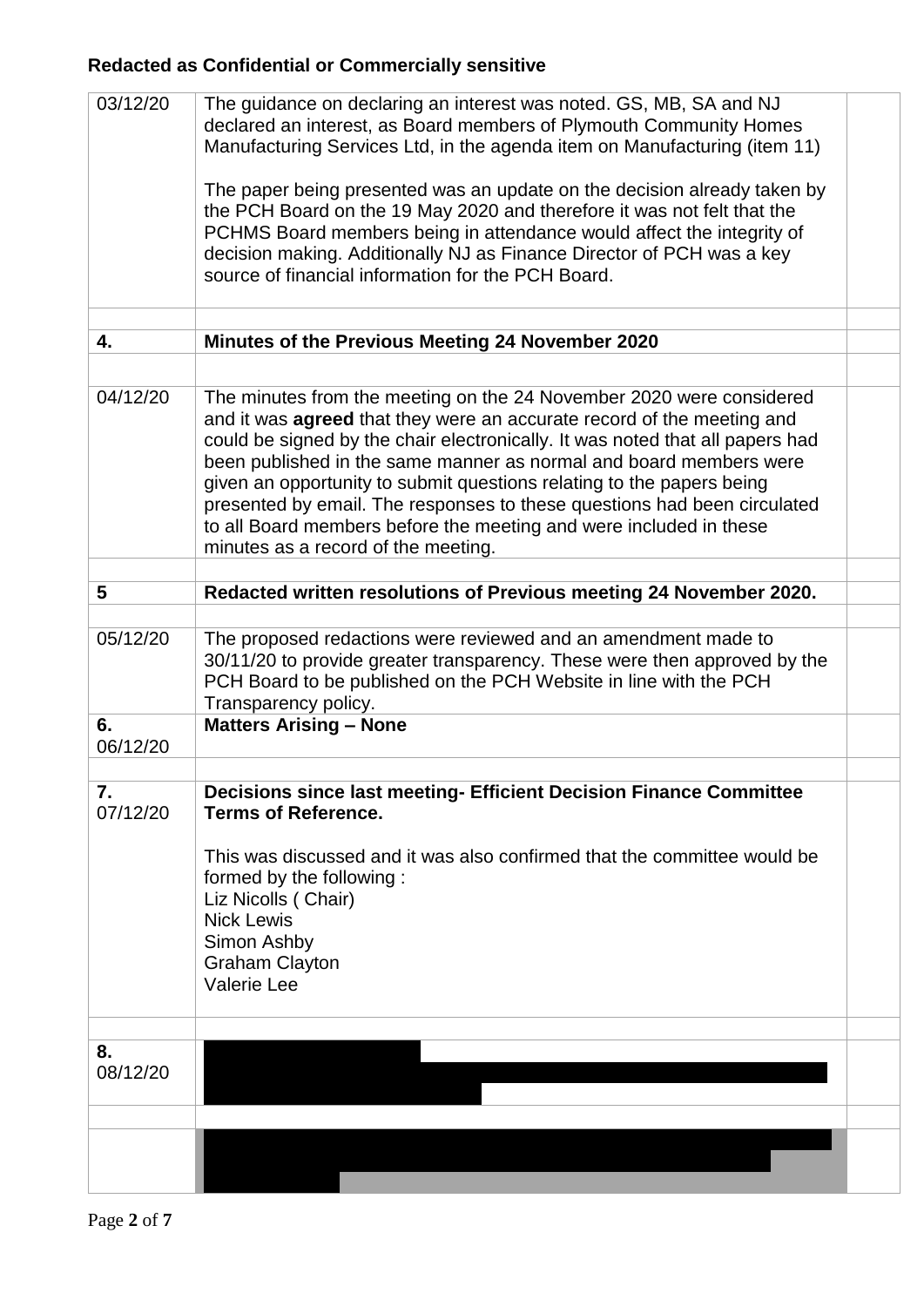

Page **3** of **7**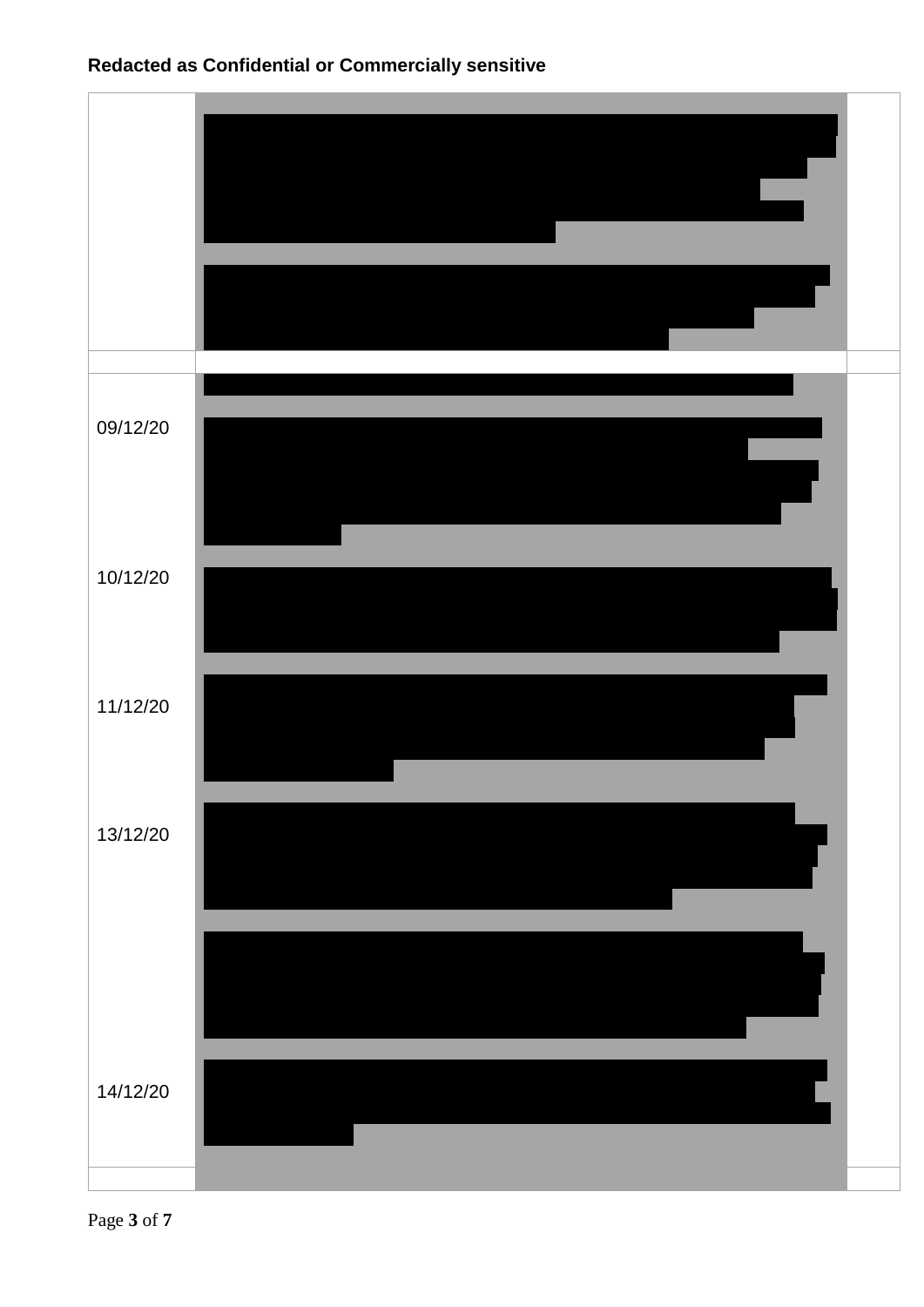| 15/12/20 |                                                                                                                                                                                                                                                                                                                                                                                                                                                                                                                                                                                                       |  |
|----------|-------------------------------------------------------------------------------------------------------------------------------------------------------------------------------------------------------------------------------------------------------------------------------------------------------------------------------------------------------------------------------------------------------------------------------------------------------------------------------------------------------------------------------------------------------------------------------------------------------|--|
| 16/12/20 |                                                                                                                                                                                                                                                                                                                                                                                                                                                                                                                                                                                                       |  |
|          |                                                                                                                                                                                                                                                                                                                                                                                                                                                                                                                                                                                                       |  |
|          |                                                                                                                                                                                                                                                                                                                                                                                                                                                                                                                                                                                                       |  |
| 9.       | <b>Chairs Urgent Business - PCHMS Board Chair Extension.</b>                                                                                                                                                                                                                                                                                                                                                                                                                                                                                                                                          |  |
|          |                                                                                                                                                                                                                                                                                                                                                                                                                                                                                                                                                                                                       |  |
| 17/12/20 | BP presented this report to the board explaining that our Governance<br>framework permits that no person may serve as committee chair/PCHMS<br>Board chair for more than six consecutive years. As a result, Graham Stirling<br>would be required to stand down from the role of Chair of PCHMS Board as<br>he had completed that 6 year term.                                                                                                                                                                                                                                                        |  |
|          | Given the time limited nature of PCHMS, it was proposed that Graham<br>Stirling continues as Chair of PCHMS in the short term to provide continuity<br>whilst the company is wound up.                                                                                                                                                                                                                                                                                                                                                                                                                |  |
| 18/12/20 | The PCH Board:<br>1. Agreed to the extension of Graham Stirling's term as Chair of<br>PCHMS until that company is wound up or until the end of March<br>2021 whichever is the soonest.<br>2. Noted that this proposal will mean a non-compliance with the agreed<br>Governance framework (standing orders)<br>3. Agreed that in the event of PCHMS not being wound up by the end<br>March 2021 the position regarding the Chair of the PCHMS Board is<br>reviewed.                                                                                                                                    |  |
| 10.      | <b>Committee Minutes Circulated-</b>                                                                                                                                                                                                                                                                                                                                                                                                                                                                                                                                                                  |  |
| 19/12/20 | <b>None</b>                                                                                                                                                                                                                                                                                                                                                                                                                                                                                                                                                                                           |  |
| 11       | <b>Redacted as commercially Sensitive</b><br><b>Update on PCH Manufacturing</b>                                                                                                                                                                                                                                                                                                                                                                                                                                                                                                                       |  |
| 20/12/20 | GM presented the report to the Board which gave an overview on the<br>activities that had been undertaken in relation to the Manufacturing Unit to<br>implement the PCH Board decision made on the 19 May 2020 to close and<br>wind up the PCHMS subsidiary.<br>The report provided an update on the clearance of the Prince Rock Depot<br>site and potential dilapidations schedule. The final outcome for staff -which<br>included 11 TUPE transfers after the sale of the window factory to Karsal<br>who also purchased stock and plant as part of the sale which reduced the<br>cost of closure. |  |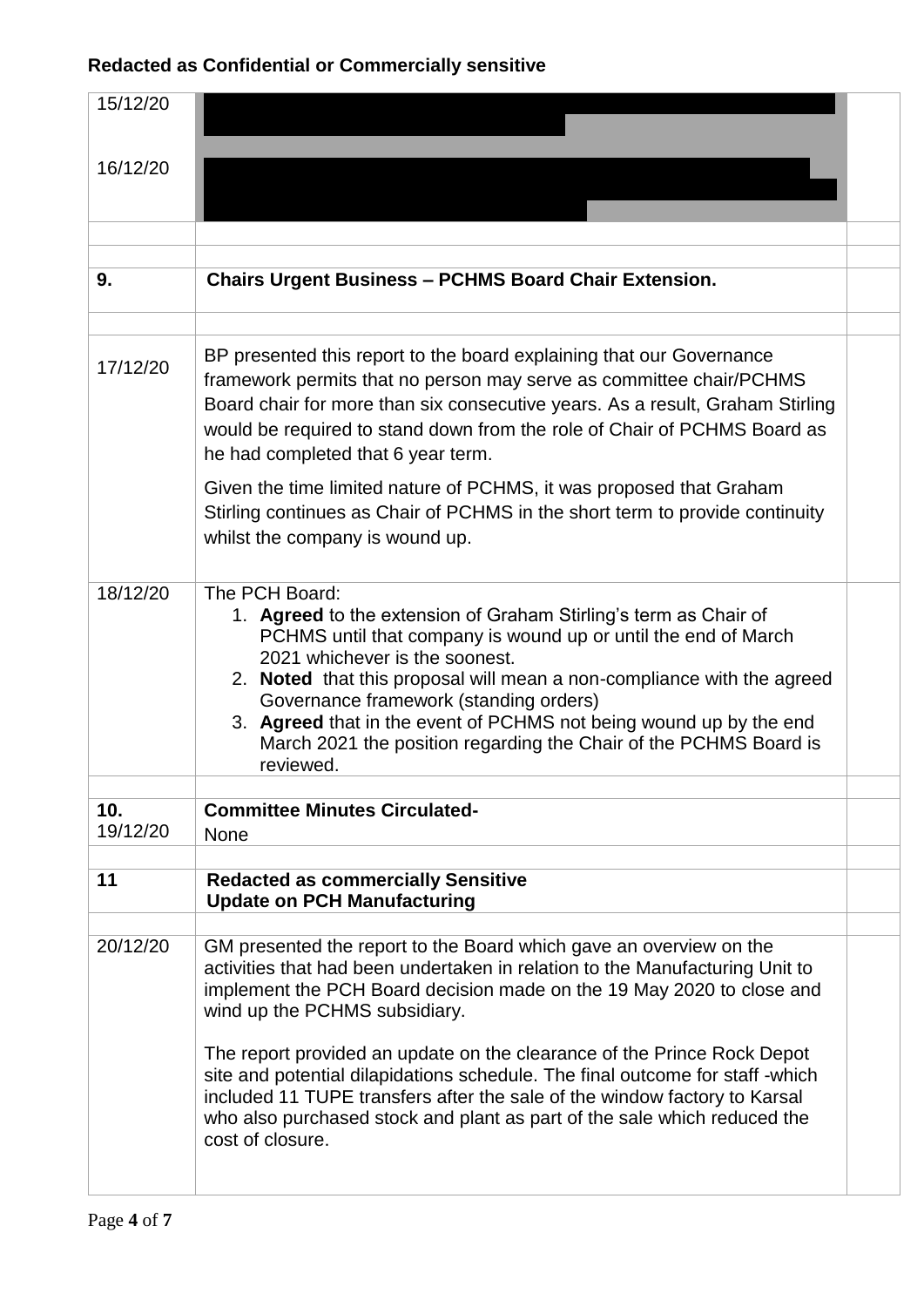

Page **5** of **7**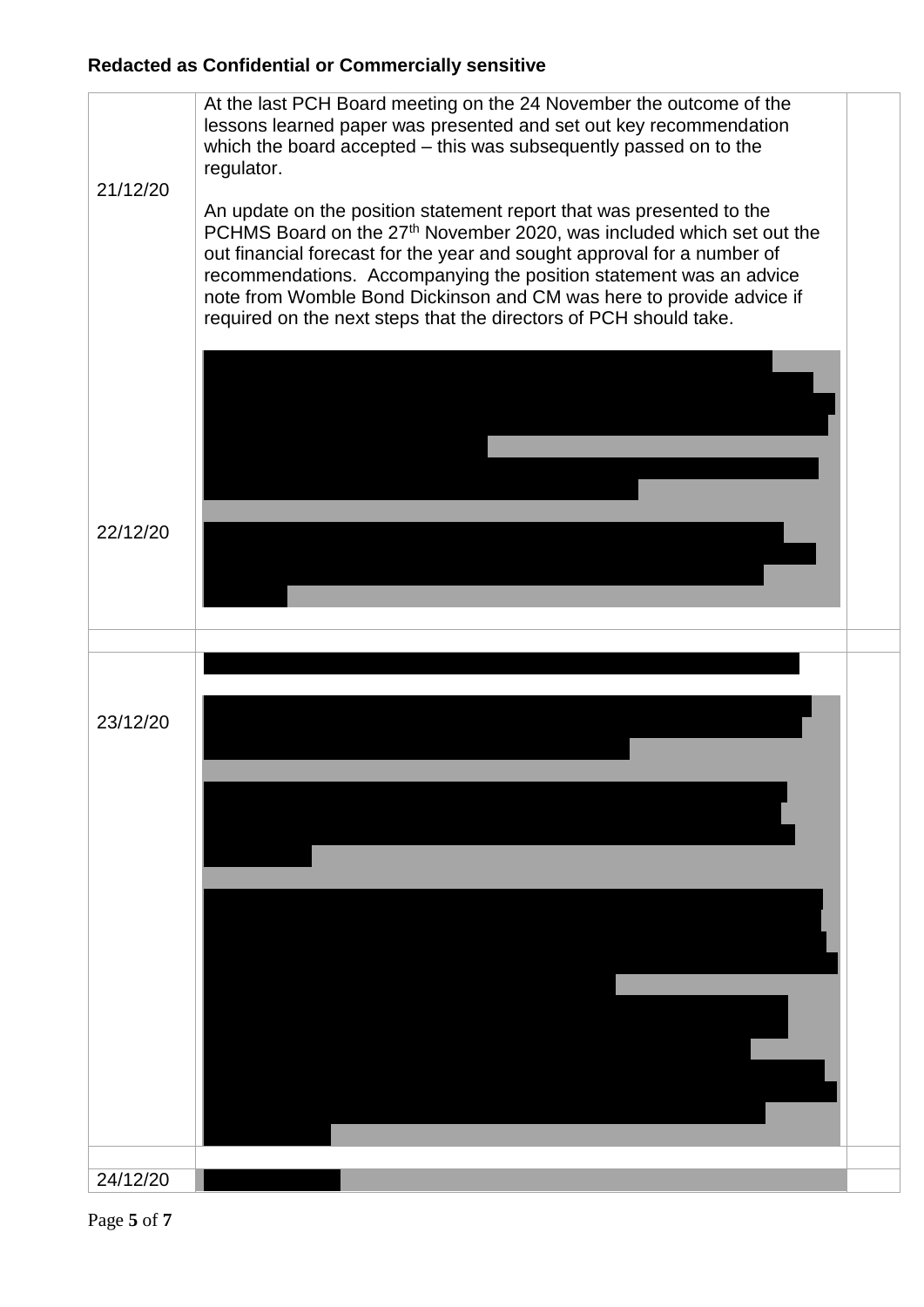| 25/12/20 | CM left the meeting at 17:44pm                                                                                                                                                                                                                                                                                                                                                                                                                                                                                                                                                                                                                                                                                                                                                                                                                                                |  |
|----------|-------------------------------------------------------------------------------------------------------------------------------------------------------------------------------------------------------------------------------------------------------------------------------------------------------------------------------------------------------------------------------------------------------------------------------------------------------------------------------------------------------------------------------------------------------------------------------------------------------------------------------------------------------------------------------------------------------------------------------------------------------------------------------------------------------------------------------------------------------------------------------|--|
| 12       | <b>Service Charges Policy &amp; Strategy Update</b>                                                                                                                                                                                                                                                                                                                                                                                                                                                                                                                                                                                                                                                                                                                                                                                                                           |  |
| 26/12/20 | A briefing note was presented to provide the Board with an update on the<br>ongoing work to update the Service Charge Policy and Strategy, in advance<br>to the final versions being presented to Board on the 4th February 2021.<br>Early feedback on the approach was being sought from the Board as the<br>Service Charge report for 2021/22 was also being presented on the 4th<br>February 2021.<br>The current Policy and Strategy was last approved by Board in 2010 not long<br>after transfer. Whilst mostly still relevant, there were a number of actions that<br>were now embedded into the business as usual activities of services and no<br>longer requiring specific mention within the documents. However, there were<br>updates required to reflect the increasing mix of tenure types, operating<br>models of new developments and changes to legislation. |  |
|          | Also set out within the briefing note was the plan to seek resident<br>engagement in the revised Policy and Strategy.                                                                                                                                                                                                                                                                                                                                                                                                                                                                                                                                                                                                                                                                                                                                                         |  |
| 27/12/20 | The following feedback was given on the approach and information<br>clarified as a result of questions:<br>The report detailed the specific questions which were going to be used for                                                                                                                                                                                                                                                                                                                                                                                                                                                                                                                                                                                                                                                                                         |  |
|          | the resident engagement on the revised policy and Strategy. Feedback was<br>given that these should be in plain English and consideration should be<br>given to using terms such as RPI+ and CPI+ which would be unfamiliar for<br>many residents. Therefore it was agreed that if these terms are used they<br>will be supported with a fuller explanation.<br>There are some service charges which aren't covered by $UC/HB - such$ as                                                                                                                                                                                                                                                                                                                                                                                                                                      |  |
|          | private heating. In these instances support is provided to those residents<br>who are struggling to pay.                                                                                                                                                                                                                                                                                                                                                                                                                                                                                                                                                                                                                                                                                                                                                                      |  |